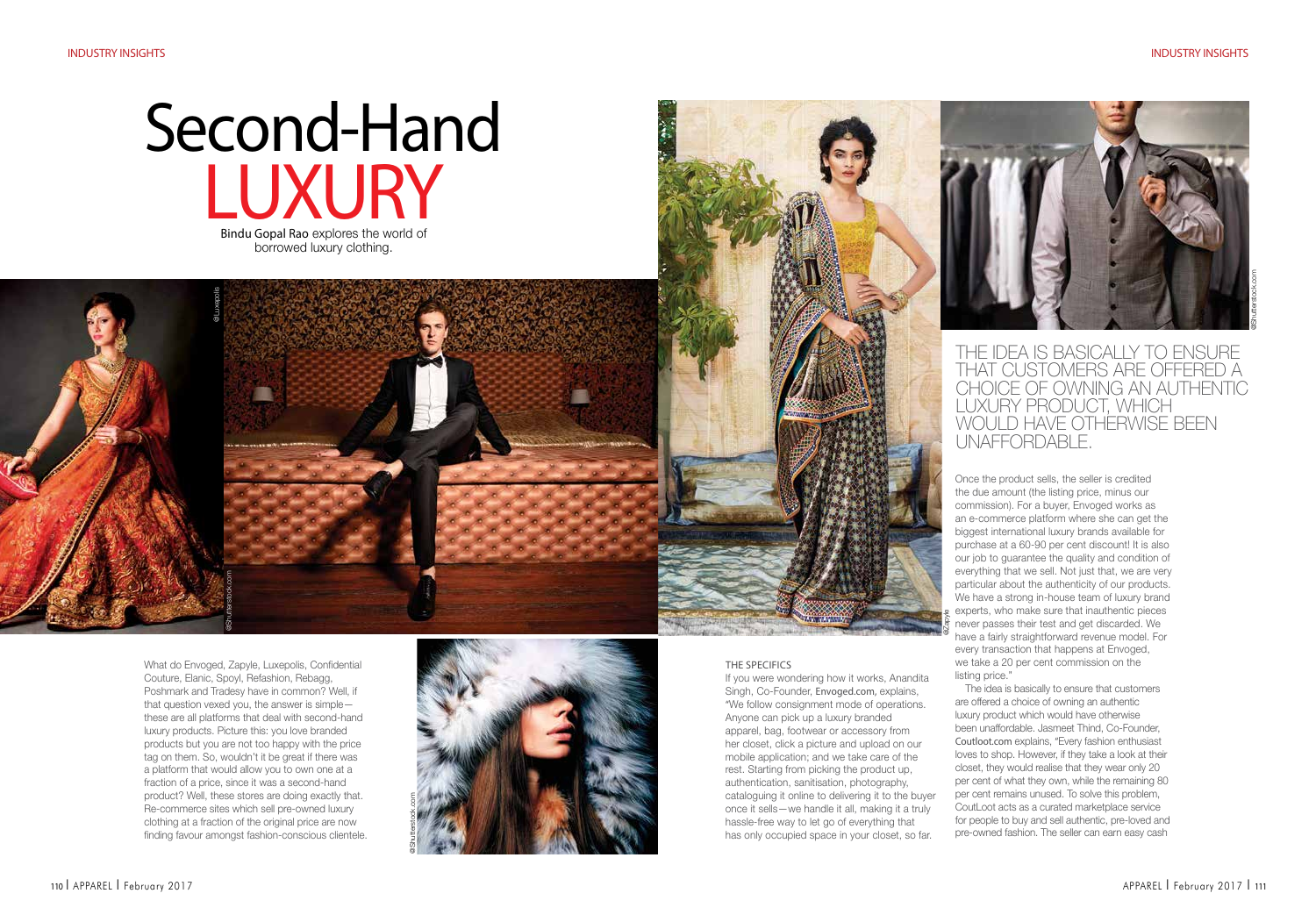

for his/her unused branded items; the buyer can buy the best brands at more than 80 per cent discount. It's a peer-to-peer fashion re-selling service."

## Luxe Love

Luxury clothing has never had the opportunity to be fully enjoyed and consumed in the Indian markets—either because it is not accessible, affordable or just too quick to change trendwise. So, the concept of second-hand luxury clothing is a novel one in India because it solves all these problems and any woman who wants to experience luxury fashion, freely can. "These clothes, shoes and bags are all authentic, sourced from fashion lovers in India who travel a from Fashion Week designers at discounted lot and indulge in luxury. Once they are satisfied with using the items for a certain duration, or

say, they never used it much because it didn't fit them, etc, it ceases to be of use to that person; but, it might be exactly what another woman wants—at a lower price and easily accessible. This way, an item can have about five lifetimes this is the concept of Zapyle's revolving closet. You buy, you use, you sell and then do it again, so everyone's happy," says a spokesperson from zapyle.com. Considering that the number of brands are also increasing, these platforms make perfect sense for a brand-conscious consumer.

@Zapyle

#### Branded Bargains

Zapyle has also just launched the latest collections prices—Manish Arora, Varun Bahl, Ashima Leena, Esha Koul, Deepankshi & Reena, Anjali Jani,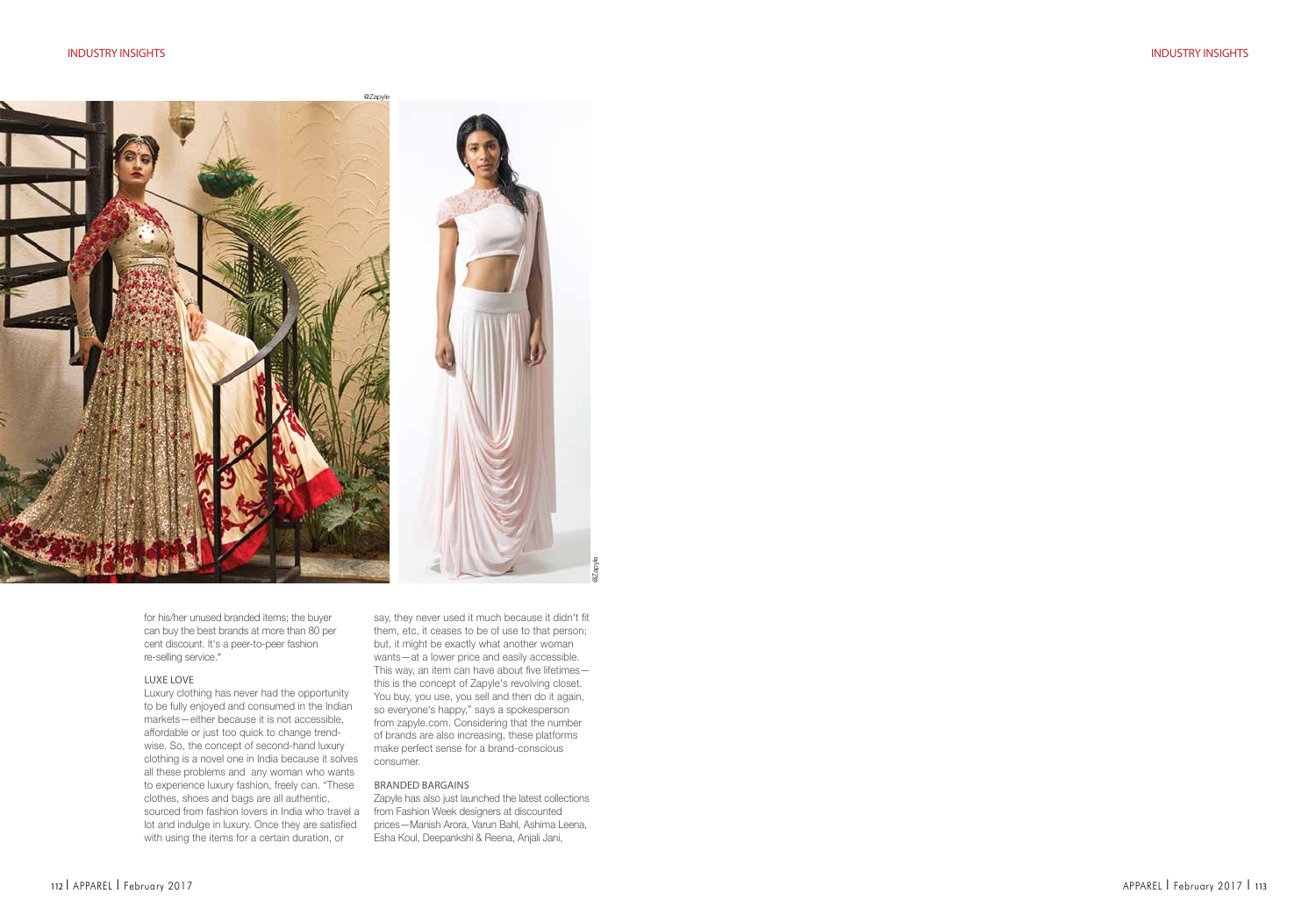amongst others. "This way we are opening up easy consumption of our home grown designers for Indian women," says their spokesperson. Indian consumer, rich or not so rich, is very value conscious and also well informed on the latest trends in fashion, thanks to increased penetration of Facebook and Instagram in India. "Also, fast fashion is making designer apparel and accessories outdated in no time. So, urban consumers today are under pressure to rotate/ recycle their wardrobes faster. Luxepolis is essentially bridging the gap between aspirations and affordability - by benefiting both, sellers and buyers. A new branded Indian couture outfit sets back an individual by a few lakhs, however, when purchasing a second hand or a pre owned outfit of a similar range will be available at 30-70 per cent off retail price, which not only makes it more affordable to purchase it but also to refresh and recycle often," says a spokesperson.

## DEMAND MATTE

KPMG Luxury Report estimates the size of luxury market in India to be US\$ 14 billion, growing at a CAGR of 25 per cent. "We estimate the second hand luxury space to be around two billion dollars. Men and women in the middle income group and above, typically in the age group 25 to 50 are the buyers. Contrary to popular opinion, we get a lot of traffic from Tier II and III cities," says Anandita. There is a great demand for second-hand luxury clothing and accessories as well, because they are easily available and at such deeply discounted prices. Of course, quality is not a concern as they are all guaranteed to be authentic on these platforms. These clothes are usually sourced from individuals, boutiques and brands. "Individual sellers are now able to get certain return on investment on their wardrobes. We managed to help sell about 11 crore worth of merchandise for our sellers in the last one year alone. Luxury clothing, especially Indian couture such as saris, wedding lehengas, sherwanis, men 's jackets are in high demand. As these garments aren 't used on a daily basis and neither do individuals like to reuse them after a few times," says a spokesperson from Luxepolis.





@Shutterstock.com